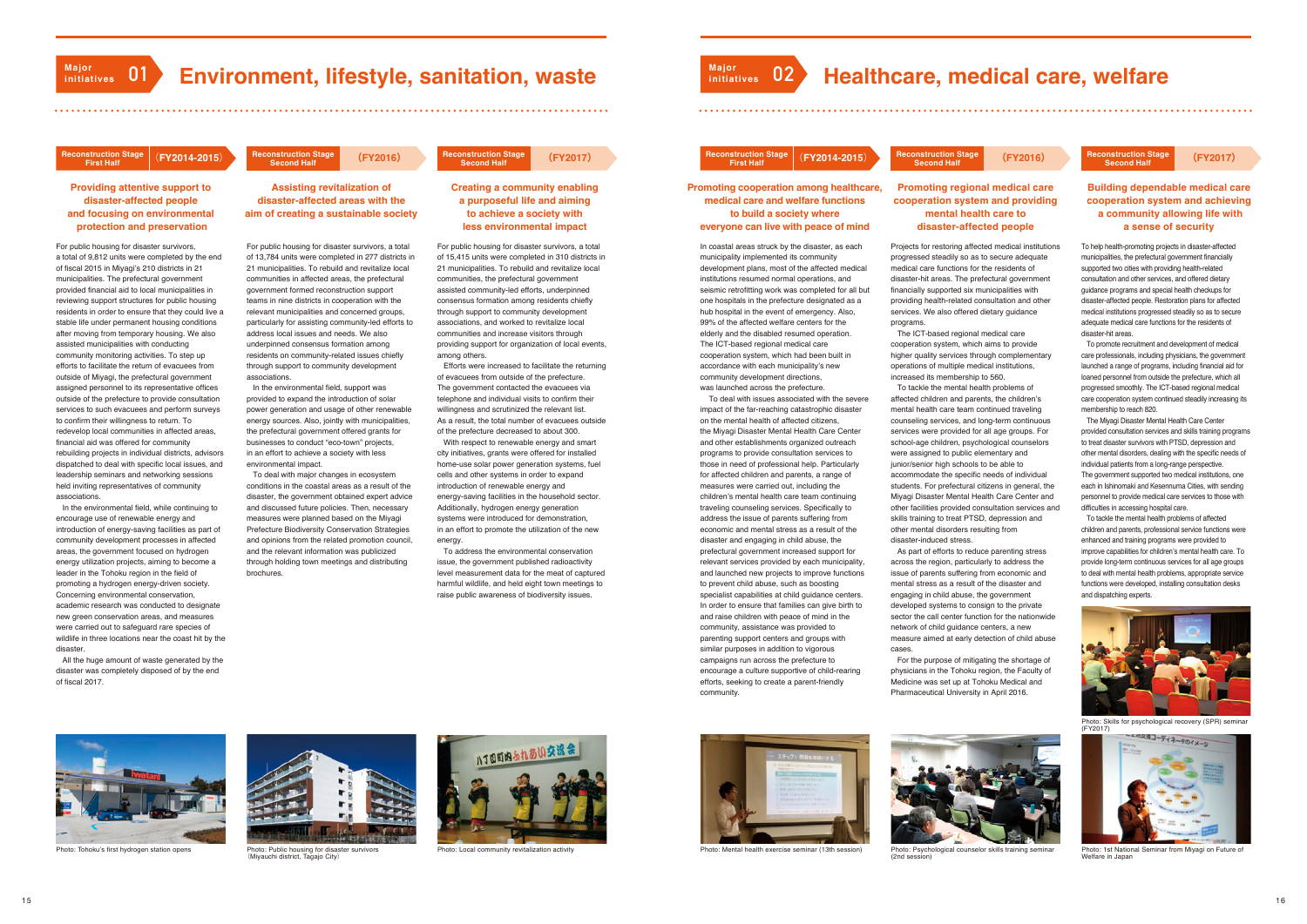# **Economy, commerce, tourism, employment**

## **struction Stage**<br>First Half

## **Major initiatives 03**

### **Supporting affected smaller businesses, creating jobs, and rebuilding tourism**

To help affected businesses restore facilities and resume operations, support was provided so as to meet the specific needs of individual operators according to the progress in infrastructure recovery. To accelerate industrial reconstruction processes, the prefectural government continued to cooperate with municipalities to implement comprehensive assistance initiatives, chiefly by attracting businesses, providing matchmaking services to operators seeking customers, and hosting practical seminars and providing consultation services for overseas business development.

 In the area of employment, owing to government measures to promote stable creation of employment opportunities as part of industrial policies as well as the factor of rising labor demand related to reconstruction projects, the jobs-to-applicants ratio significantly improved.

The prefectural government continued supporting affected businesses to resume operations, stabilize management, and address other needs. SME group subsidy schemes were formed to pay a total of 9.27 billion yen to 121 companies in 23 groups. Other continued initiatives were under way to boost technological and skills development efforts to increase corporate competitiveness, Additionally, we enhanced consultation and advisory services for rebuilding business, sales increase and marketing network expansion. In an effort to attract businesses from outside the prefecture, we launched incentive measures for new establishment and expansion of factories and other facilities in the prefecture, which effectively drew businesses set up by manufacturers mainly in the automobile, high-tech electronics and machinery, and food processing industries.

> To revitalize the commercial sector, two grant programs were launched, each for rebuilding SMEs and commercial functions, and a total of 36 operators in four groups were selected to be recipients. Financial aid was also offered for the restoration of facilities, including relocating operations from temporary to permanent sites.

 To accelerate tourism recovery, vigorous promotion campaigns were run to bring back foreign tourists, primarily from Taiwan, China, South Korea and Hong Kong. With a particular focus on Hong Kong, a governor's delegation was organized to conduct marketing around the city and a local support desk was installed. To increase the convenience of foreign tourists, financial support was provided for tourist facilities and accommodations to introduce free WiFi connection systems. Seasonal advertising campaigns were held under the taglines of "Cool Summer in Miyagi" and "Miyagi Yuwatari-gundan," a first-ever winter campaign to promote the attraction of local hot spring resorts.

In the area of employment, prefectural measures centered on government-funded emergency job creation projects in addition to measures promoted for stable creation of employment opportunities as part of industrial policies. As a result, the jobs-to-applicants ratio increased to largely exceed 1.0.

### **Attracting businesses to achieve a prosperous Miyagi, and drawing tourists from in and outside of Japan**

### **Attracting businesses and tourists to revitalize local commerce, industry and tourism**



Photo: Prefectural governors from Tohoku giving a sales presentation

 To revitalize commercial functions in coastal areas, we continued to offer aid for restoration of facilities. In March 2017, Minamisanriku San San Shopping Village (Minamisanriku Town) opened in a permanent site.

 With respect to tourism, a range of promotion activities were carried out to bring back foreign tourists, primarily from East Asia, with a focus on attracting education and incentive tourists and communicating correct information to dispel harmful rumors. Aiming to recover the reduced number of visitors from broader regions, massive advertising campaigns were conducted creating taglines, such as "Date-na- tabi: Sendai-Miyagi Summer Tour," "Sky Journey to Sendai-Miyagi," and "Explore Miyagi" for a joint program featuring Pokemon Go.

The prefectural government worked with individual municipalities to help affected businesses resume operations as early as possible, stabilize management and restore sales networks while improving systems to provide consultation services to address management issues. We also enhanced financial support measures, mainly by launching aid programs for rebuilding affected businesses.

 To alleviate the burden of the costs of restoring factories and facilities, the government formed group subsidy schemes for disaster-affected small and medium-sized enterprises (SMEs). granting 4.3 billion yen to 74 companies and 9.5 billion yen to 142 companies in fiscal 2014 and 2015, respectively.

 To reduce unemployment of disaster-affected people and ensure their stable livelihoods, the government implemented a range of measures, such as increasing consultation desks for displaced workers, launching low-interest livelihood support loan programs for disaster survivors, and creating employment opportunities through conducting emergency job creation projects. We also worked to invite businesses to set up offices and factories in industrial sites, utilizing various preferential treatment systems.

 To revitalize the commercial sector in coastal areas, we provided support for the relocation of shopping street operations from temporary to permanent sites. Arahama Nigiwai Kairo Shopping Street (Watari Town) and Seapal-Pier Onagawa (Onagawa Town) opened in permanent facilities in fiscal 2014 and 2015, respectively.

 In the tourism sector, as a result of a range of promotion campaigns, the number of visitors increased to nearly recover to the pre-disaster level in fiscal 2015. A number of new initiatives were launched to offer new aid programs for new establishment of tourist attractions and facilities in coastal areas, attract education tourists from Taiwan, and develop sightseeing routes that involve the entire Tohoku region.

### **struction Stage<br>First Half First Half (FY2017) Reconstruction Stage ( Second Half FY2016) Reconstruction Stage** ( **Second Half FY2014-2015**)

## **First Half (FY2017) Reconstruction Stage ( Second Half FY2016) Reconstruction Stage** ( **Second Half FY2014-2015**)



Photo: JR East View Travel Service outlet offering travel plans



Photo: Minamisanriku San San Shopping Village opens in permanent site (Minamisanriku Town)

In agriculture, various support programs were provided to achieve early recovery of production foundations and early resumption of affected farming operations and stable management. In addition, to promote the development of large-scale next-generation horticulture business in the affected region, the prefectural government launched a program to support model projects to build appropriate facilities utilizing local natural and energy resources and introducing advanced environment control and other technologies. Actually, a selected project was promoted in the Kitakami district. Ishinomaki City.

 In forestry, government support was provided for restoration of affected plywood factories and lumber mills. To increase the supply capacity of the Miyagi brand quality wood, support was provided for development of appropriate facilities mainly for wood processing and drying. Other initiatives were under way to encourage broader use of wood biomass in an effort to mitigate global warming, and to advance the plan to restore coastal disaster prevention forests in Sendai.

 In fishery, the government promoted plans to restore affected fishing ports, and partially bore the costs of collecting and disposing of debris deposited in the fishing grounds. Other activities were carried out to consider management models for each fishing type, and introduce the "sixth industry" concept. Research and development was promoted to explore fishing techniques and technologies for improving the sea floor environment of fishing grounds. Measures related to the workforce centered on recruiting new workers and developing young leaders.

 In order to improve the national reputation of products of Miyagi, the prefectural government ensured strict operation of radioactivity level measurement standards for food and hosted campaign exhibitions in the Tokyo area and other parts of the country.

### **Developing productive, competitive and advanced industry for agriculture, forestry and fishery**

The total area of farmland subject to restoration work was 13,000 ha, out of which a portion for a total of 12,489 ha was restored to be available for resuming operations. A range of projects





 In forestry, government support was continuously provided to expand wood supply capacity, develop the industry, rebuild damaged homes and expand usage of wood biomass. To rebuild coastal disaster prevention forests, foundation development work was started for a total of 556-ha land and planting was completed for 228 ha.

 In fishery, support was provided to help early resumption of operations, achieving a restoration rate of 98% for fishing boats, 100% for marine culture facilities and 94% for fish processors. Three distribution hub markets for locally landed fish were completed in Shichigahama, Oshika and Minamisanriku. Recovery work was commenced for all of the 140 fishing ports located in the prefecture.

 To help food manufacturers resume full-scale operations, continuous support was provided through creating matchmaking opportunities involving the agriculture, forestry and fishery sectors and facilitating efforts to develop new products. To improve the brand value of Miyagi's products and expand sales networks, business operators were encouraged to participate in trade fairs and business meetings.

In agriculture, as progress was made to restore production foundations and resume operations, out of a total of 13,000-ha farmland subject to restoration work, a portion for a total of 12,782 ha was restored. And, 99% of the damaged horticulture facilities were recovered. Also, other projects were under way chiefly to restore and improve common-use facilities and introduce the farming machines and tools necessary for resuming operations. Recipients of agricultural subsidies for multifunctional community-use facilities increased to 992 organizations managing farmland with a total of 73, 240 ha, helping rebuild agricultural business and community.

 In forestry, as government support was provided to expand wood supply capacity and develop the industry, forest road reconstruction work was nearly completed. Support was also provided to promote wood biomass power generation projects. To rebuild coastal disaster prevention forests, foundation development work was started for a total of 605-ha land and planting was completed for 340 ha.

 In fishery, two distribution hub markets for locally landed fish were completed in Onagawa and Shiogama. Also, restoration and improvement work progressed steadily for the Kesennuma fish market. As part of efforts to secure workforce, a consultation desk was set up for job seekers and employers, Miyagi Fishermen College launched to provide training, job fairs hosted in Sendai, and promotion campaigns run broadly.

 To support food manufacturers, the government arranged opportunities for participation in trade fairs and business meetings in the Tokyo area, organized exhibitions in Taiwan, held business meetings inviting overseas buyers. The Japan Wagyu Olympics was held in Miyagi, in an effort to raise the brand value of prefectural food products.

# **Agriculture, forestry, fishery**

### **Encouraging collaboration between agriculture/forestry/fishing sectors and commerce/industry sectors, and improving reputation of prefectural products**

### **Rebuilding attractive agriculture, forestry and fishery, and promoting strong food production industry**



Photo: Support for new home building using the Miyagi quality wood



Photo: Wood biomass chips Photo: Tasting campaign held in a Korean supermarket in Los Angeles

**Major**

**initiatives 04**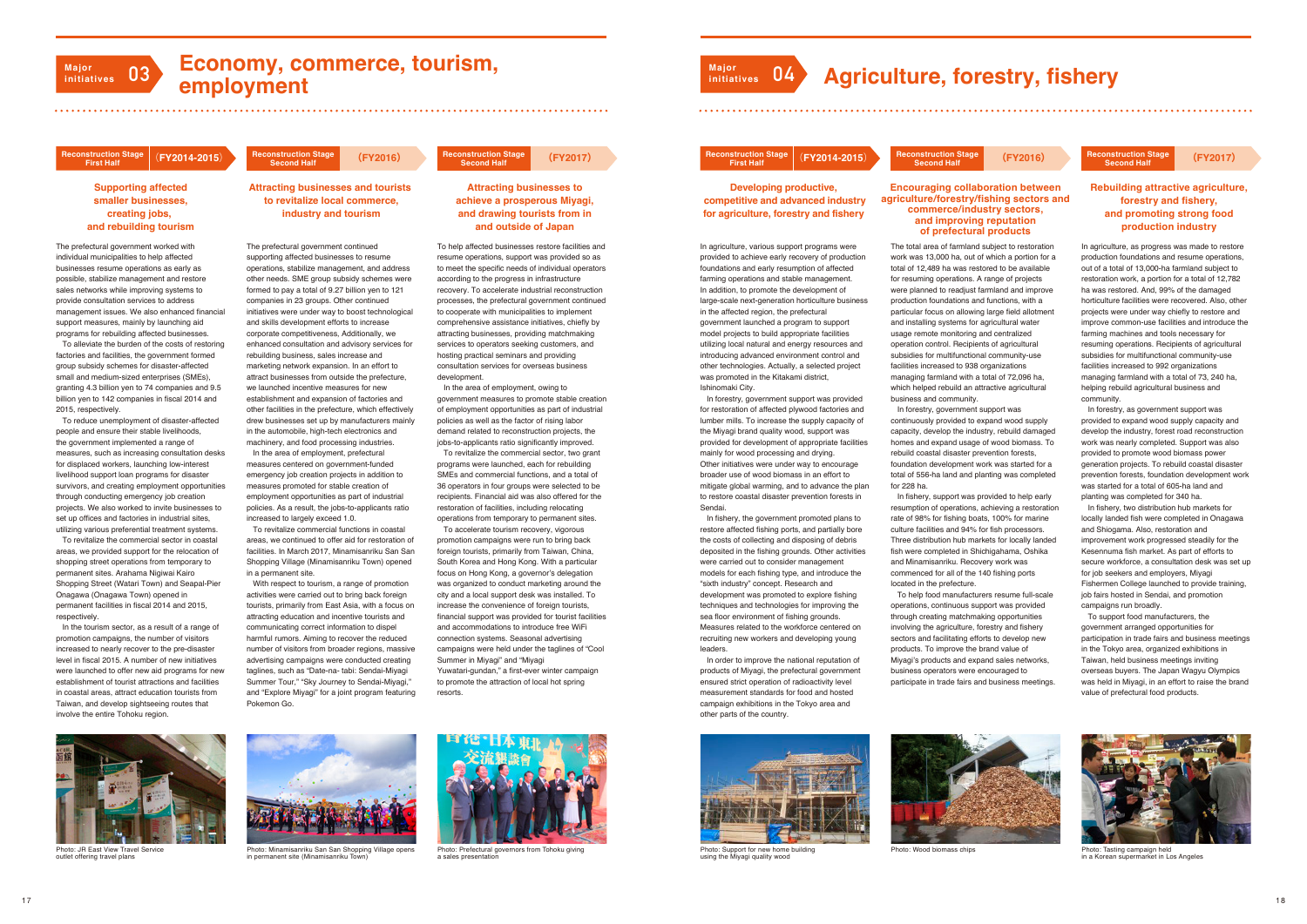# **Major**<br>*Public works facilities*

## **Referenction Stage**<br>First Half

**Improving public infrastructures to build disaster-resistant community** 

## **infrastructures to build disaster-resistant community**







Photo: Expanded water treatment facility (Ishinomaki Water Treatment Center)

# **struction Stage<br>First Half**

Photo: Fumotoyama No.1 regulating reservoir

under seismic retrofit work



Photo: Sanriku Expressway section between Mitakido IC and Shizugawa IC opens

Sanriku Expressway's road extension work progressed to open three sections between Tometowa IC and Mitakido IC on April 16, 2016, Mitakido IC and Shizugawa IC on October 30, 2016, and Shizugawa IC and

Minamisanriku-kaigan IC on March 20, 2017. As a result, coastal areas in the northern part of the prefecture and Sendai's urban areas have been connected by expressway networks. Following this, on March 30, 2017, road widening work was completed to allow four lanes to run for the section between Ishinomaki-onagawa IC and Monotoyosato IC.

One key road construction project planned for fiscal 2014 and 2015 was related to the improvement of the Sanriku Expressway, a project funded by the national reconstruction budget, as part of high-grade expressway development plans aimed at strong disaster prevention road networks. Also, the prefectural government promoted plans to consign the operations of Sendai Airport to the private sector, seeking to enhance its functions and revitalize the surrounding areas.

> At Sendai Airport, private operations commenced in July 2016. Airport sales activities were promoted vigorously (220 proposals in fiscal 2016), resulting in an increased number of flights to/from Taipei and Seoul.

> The coastal protection project was advanced to start construction work in a total of 59 locations as of the end of fiscal 2016, achieving a construction start rate of 96.7%. The river improvement project was also moved forward, having started work in all the planned locations and completed one. The project for designating caution zones for landslide disasters progressed steadily as scheduled.

 To upgrade port functions, projects were organized to expand Takasago Container Terminal facilities and build Takasago No. 2 Quay.

 Improvement projects for water and sewerage and other utilities were underway with a focus on seismic retrofit and increased backup capabilities.

 The community relocation plan for disaster prevention progressed to have completed residential land development for 96% of the entire planned area. Also, the project for developing regional centers in tsunami-hit areas was moved forward with development work started in all the planned districts, out of which 92% were completed and started sale of residential land lots.

 As measures against tsunamis and tidal waves, coastal protection projects were continuously promoted, focusing on enlarging and newly constructing coastal levees. In addition, river channel and dam improvement projects were launched as flood control measures.

 To prevent container cargo, vehicles and other objects from being carried away from port areas and scattered around by tsunami waters, we promoted projects for constructing appropriate structures.

 Improvement work for public utilities, such as water and sewerage, was implemented, primarily for repair, revamp and renewal of damaged water and sewerage systems, with a view to extending the service life. In preparation for possible landslide disasters, projects were launched to perform foundation ground surveys for high-risk spots and designate caution zones.

 Relocation plans were under way for two districts: the Nobiru district, where the JR Senseki Line and Nobiru Station were planned to be moved to highland areas; and the Shinyamashita Station Neighborhood district, where the JR Joban Line and Yamashita Station were planned to be moved inland. The two projects were implemented under national government programs for land adjustment for affected urban areas and regional center development in tsunami-hit areas, to meet the schedule of completion in fiscal 2016.

The Sanriku Expressway's road extension work progressed to open two sections between Minamisanriku-kaigan IC and Utatsu IC on December 9, 2017, and Oya-kaigan IC and Kesennuma-chuo IC on March 25, 2018, the first newly opened road in Kesennuma City after the disaster.

 At Sendai Airport under private sector operation, owing to energetic international sales activities including those of the governor's delegation, the number of flights to/from Taipei and Seoul increased significantly. Within Japan, Peach Aviation selected Sendai Airport as an airline hub, increasing domestic route operations.

 The reconstruction-related coastal protection project continued progressing with construction work started in all the planned locations. The river improvement project advanced as scheduled to have completed work in two locations. In addition, the Teizan Canal Reconstruction Council was established jointly by the national, prefectural and municipal governments and the private sector, and specific plans would be created while ensuring coordination with other projects and initiatives. To improve port functions, a new project was commenced to extend and improve the Takasago No. 2 Quay structure, in order to be able to handle growing volumes of container cargo. Also, the Takamatsu No. 2 Quay project was completed, which aimed to increase the capability to handle larger bulk cargo ships and reduce cargo traffic congestion at the port.

 To maintain water and sewerage and industrial water supply systems, seismic retrofitting and other improvement work was completed. In the Kitakami River, expansion work was completed for downstream water treatment facilities to be able to deal with an increase in inflow volume.



Photo: School safety forum discussing disaster prevention education

 The disaster prevention park project was promoted to start work in all the 21 planned locations. The community relocation plan for disaster prevention progressed to have completed residential land development for 194 districts, achieving the target for fiscal 2017.



In order to address an increasing number of school children suffering from mental health problems in the wake of the disaster, psychological counselors and similar professionals were assigned to schools in the prefecture to be able to provide a better learning environment and mental health care for students in need of help. Also, school expense subsidies were offered to children with financial difficulties to help them attend school regularly and study with a sense of security.

 School safety education was promoted based on the Miyagi School Safety Basic Policy and in consideration of local characteristics and children's development stages. A new initiative got under way to appoint a disaster prevention manager at every public school, and a lead teacher in charge of disaster prevention at designated key regional schools. To improve the school disaster prevention education system a disaster prevention education book was created to be used at schools in the prefecture, and regional capabilities for cooperation with relevant communities were enhanced. Great East Japan Earthquake Archive Miyagi, a database created to maintain memories of the disaster and serve education for disaste prevention and disaster risk reduction, was made available to the public from fiscal 2015.

 Aiming to deeply foster children's social awareness and career aspirations under the prefecture's original Kokorozashi (education of the will) youth development project, promotion districts were designated and activities were organized in accordance with the actual situation of individual schools and communities.

 All prefecture-run local education and culture centers affected by the earthquake and tsunami were restored to reopen by the end of fiscal 2015, excluding Matsushima Nature Retreat.

### **Supporting studies, providing mental health care, and promoting disaster prevention education**

Out of a total of 91 prefecture-run schools that were affected by the disaster, 88 schools, or 96.7% of the total, completed restoration work as of the end of fiscal 2016. School expense subsidies were continuously offered to financially constrained households with school-age children to help their regular school attendance.

 To increase schools' capabilities to provide mental health care to children with problems, psychological counselors, social workers and additional teachers were assigned or dispatched to schools as appropriate. Additionally, the prefectural government provided support to the Miyagi Children's Mental Health Care House, an out-of-school service established and operated by individual municipalities to help local bullied or truant children return to school or become independent.

 In a project to enhance disaster prevention education, the disaster science department opened in Tagajo High School in April 2016, representing the second senior high school in Japan to establish such a department. Among continued initiatives were those for appointing a disaster prevention manager for every public school and a lead teacher in charge of disaster prevention for designated key regional elementary and junior high schools.

 In order to build human capabilities within the community to support parents of young children, the prefectural government held seminars for local parent support volunteers and leaders of volunteer support activities. At the same time, guidance and training sessions were organized for parents.

 School safety plans were improved for every public school in the prefecture by incorporating regional capabilities for cooperation with local communities.

Out of a total of 91 prefecture-run schools that were affected by the disaster, 90 facilities, or 98.9% of the total, completed restoration work as of the end of fiscal 2017. To Miyagi Prefecture Agricultural High School and Kesennuma Koyo High School, which were severely damaged by the disaster, school equipment and supplies were provided to be used in the restored facilities.

 As a measure to address the mental health issues of children, in addition to psychological counselors, mental health care supporters were assigned to 32 senior high schools to increase capabilities to provide consultation and guidance to students with problems at each school. Looking at the gradually increasing number of students receiving counseling at school and sessions per person, the government provided adequate assistance on an ongoing basis. Continued prefectural support was provided to 13 municipalities with operating the Miyagi Children's Mental Health Care House, out-of-school service to help local bullied or truant children.

 In the area of disaster prevention education, support was provided to prepare facilities and teaching materials for the disaster science department opened at Tagajo High School. Among continued initiatives were those for appointing a disaster prevention manager for every public school and a lead teacher in charge of disaster prevention for designated key regional elementary and junior high schools.

 The Kokorozashi project was promoted with a focus on activities aimed at setting a future vision and aspiration, holding the 2017 Kokorozashi Education Forum and publishing the second selection of stories of great figures from Miyagi, Mirai-e-no-Kakehashi (bridge to the future), to be delivered to elementary and junior high schools in the prefecture.

 In order to build community capabilities to support parents of young children, seminars for local parent support volunteers were held in addition to programs organized for parents of young children.

**Major**

**initiatives 06 Education**







Photo: Meeting of Miyagi General Safety Education Promotion Network



Photo: 2017 Kokorozashi Education Forum― Develop the will to open the way to the future (brochure)

### **Ensuring that children can study with a sense of security, dealing with mental health problems, and inspiring social awareness**